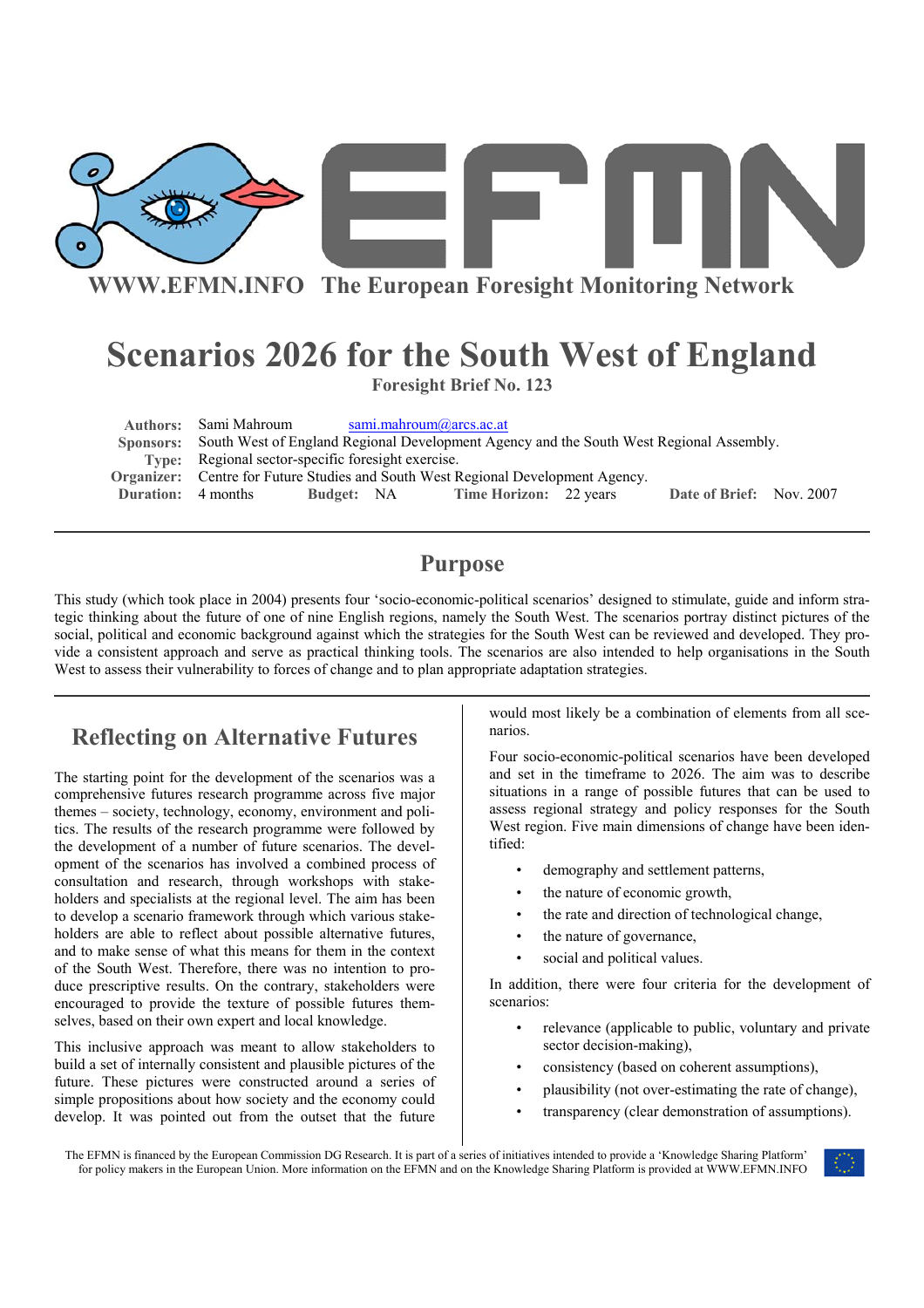### **Values, Governance & Economic Activities Defining Four Future Scenarios**

The scenario framework has segmented the future into differing possible views of the future in 2026 that were defined by 'values', 'governance' and the 'locus of economic activity'. The four scenarios were the following:

The *'Media World'*, in which values are dominated by the drive to increased private consumption and personal expression. The rights of the individual and the immediate present take precedence over those of the collective and the future. Resources are distributed through free and competitive markets, with the function of governance limited to guaranteeing trade and capitalist accumulation. It is a global, consumerist world that is manipulated by big business, the media and government.

In this world, the desire to be fashionable has driven society to a highly consumerist position, in which it has become increasingly superficial in terms of its values and beliefs. In turn, this leads to a short-term view on the use of environmental resources resulting in the degrading of the environment itself. In this scenario, a number of powerful forces combined over the period to 2026:

- pursuit of high economic growth,
- the development of powerful globalised markets,
- global markets take over personal values,
- consumption, culture and most public services are heavily market based,
- the increasing power of marketing and the media to manipulate attitudes,
- the supremacy of the individual over the community,
- big business interests dominate,
- social inequalities increase,
- private provision is favoured over public,
- the development of powerful international governance,
- growth of information communications technology (ICT) and biotechnology.

This scenario conceives the South West as particularly hard hit by these developments as the 'new' shopping centre experiences are only located in the ten largest cities, leaving the smaller urban areas and rural areas without proximal access to the 'old' shopping experience at all. A new wave of local 'boutique' start-ups to counter this trend, selling physical wares made by local residents and businesses, trading on the unique element of their fashion, rather than the mass-produced made-to-measure. There is a certain exclusivity to this local development, and traders exchange stock with other traders in areas over 20 miles away. While this does not become a massive sector of the economy, it is indicative of how the South West tries to beat some of the modernisation trends that are generated by the Millennium Generation and Generation X

before them. The age profile of the region supports such industrial endeavours and it supports the growth of small creative industries in the region, although how long this will survive beyond 2026 is questionable.

The main issue on the local agenda is the masts required for the increased levels of satellite communication activity. Despite numerous reports jointly sponsored by the media and government claiming that they are safe, the general public are wary about the health effects that the masts may generate. This is particularly the case in the South West, as the wide distribution of the population requires more masts per capita than the more densely populated areas require. While everyone wants access to the technology, nobody wants the mast in their 'back yard'.

In *'Community Life'*, values are shaped by concern for the common good. In this scenario, the individual is seen as part of a collective, with rights and responsibilities determined by social goals. There is greater concern about the future, equity and participation. Civil society is strong and highly valued, and resources are allocated through more deeply managed markets. Economic and political power is devolved to the regional levels.

Basically a society develops where there is a strong sense of community stemming from family and social bonds. This attracts older people to the region, who in turn are active in promoting the family and social bonds which underpin the community. In this scenario, a number of powerful forces combined over the period to 2026:

- disenchantment with consumerist values,
- the relative failure of globalised markets,
- the demand for sustainable lifestyles,
- the pressure for environmental sustainability,
- devolution of political and economic power to the regions,
- the influence of 'third agers' in the mature society,
- spiritual values take precedence over materialism,
- a rejection of economic growth in favour of quality of life,
- the adoption of the beliefs of social capitalism.

The key influence of the politicians is to devolve more power to the regions, and real power at that in terms of better budgetary control and legislative power within the range of issues that impact on the regions most, such as environmental control, planning regulations, housing policy and policing. The regions can set their own local income tax (which replaced the council tax in 2008) to meet the needs and desires of their region. This devolution of power has led to a greater sense of empowerment and involvement, as people really feel they can personally gain from the taxes they are paying.

As in the Media World scenario, a new wave of local 'boutique' start-ups takes off. They too sell physical wares made by local residents and businesses, focusing on uniqueness rather than mass-production. While this does not develop into a massive sector of the economy in this case either, it is in-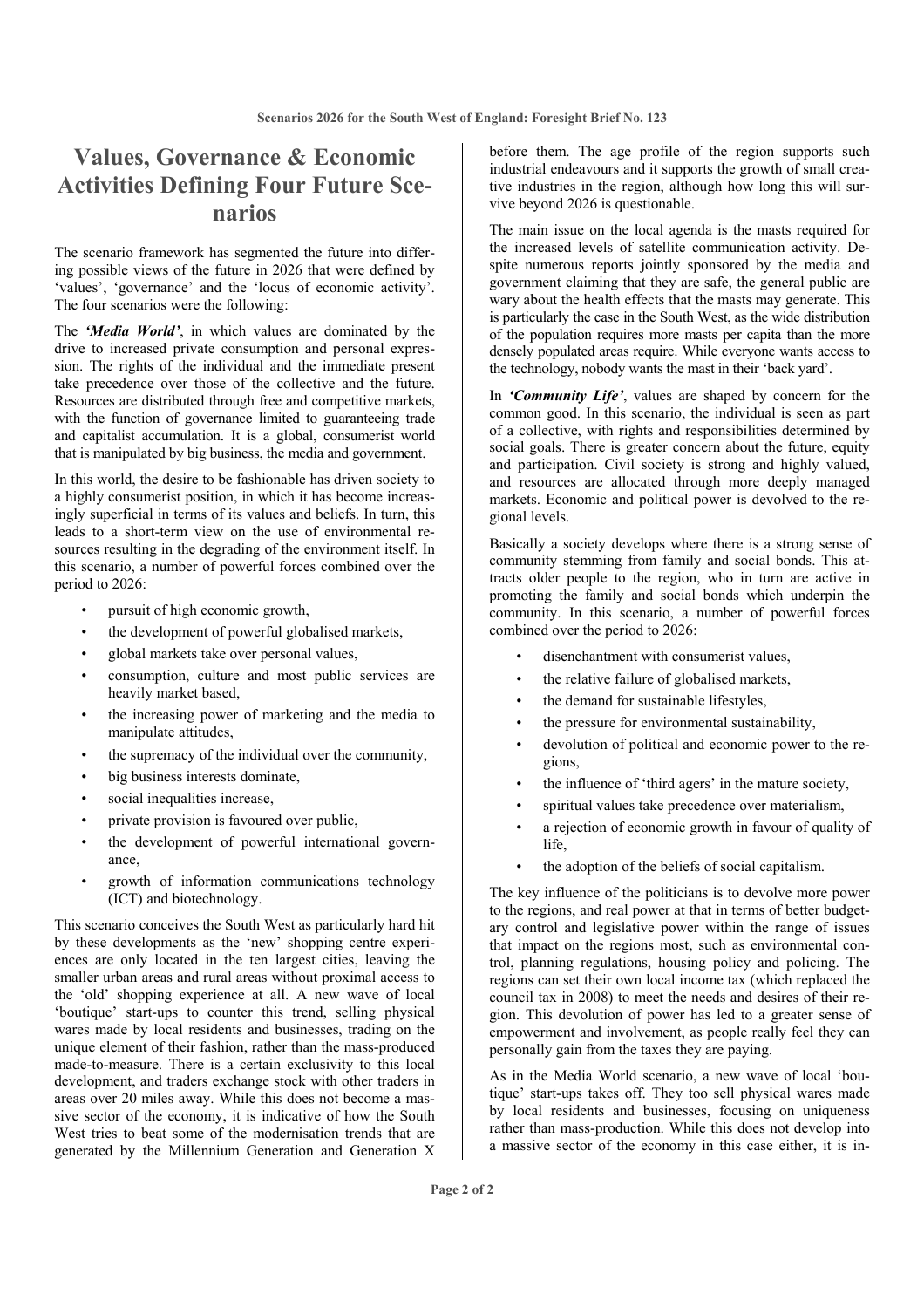dicative of how the South West is developing regionally rather than trying to play the 'globalisation game'. Another example is the growth of small holdings, purchased by whole villages rather than individuals, and farmed organically to provide good local produce which is home grown rather than mass produced to fit industrial instead of nutritional and ecological quality standards (such as apples that never go brown when cut).

The success of the local income tax leads government to devolve further power to the regions, eventually giving them control of health, education and welfare around 2020. This allows the South West to regenerate its economy as the 'healthy' place to retire to and the 'centre of education for green, grey and global studies'. Healthcare and education continue to be the foundations of the South West knowledge economy, but the expertise in coastal management is a fast growing area, accounting for a reasonable percentage of the region's economic growth.

In the *'Risk Society'* scenario, the power to govern is centralised with the permission of the electorate. International, economic, political and cultural relationships strengthen, and regional and national boundaries become more enforced. There may be a role for regional decision-making and for regional particularities, but this will be in the context of globalised and national economic and political systems. In this scenario, a number of powerful forces combined over the period to 2026:

- a significant increase in terrorist activities threatening personal and commercial security,
- the increasing occurrence of environmental crises and disasters,
- the consequent demand for safety and security,
- the rapid application of technologies to provide solutions,
- the adoption of policies and practices aimed at reducing environmental risk,
- public acceptance of the compromising of some individual rights for security,
- a shift in public attitudes towards sustainability from lip service to commitment,
- a technology driven economy.

By 2010, virtually every street in every city centre has CCTV, so the average person is filmed 43 times in an average day. Cameras also watch and control the motorways, stations and airports. This constant surveillance gives a peculiar sense of security, as you know that if anything happens to you, someone is watching. Street crime has reduced, as has house crime in cities. Neighbourhood patrols have started to emerge in an almost vigilante fashion, although there is a general feeling that the government approves.

The borders are very closely monitored and immigrants have to go through such strenuous procedures to enter the country it is astounding that anyone makes it through at all. However, a certain number are needed each year to do the menial jobs that remain unfilled. Those who were previously employed in

these roles are now largely employed in the security industry. Despite the high levels of security everywhere, children do not feel safe to play on the streets or in the parks, and childhood has become networked. Children play life simulation games, such as Sim, where they can create a new life for themselves in a free and safe world.

The last scenario is the *'Populist State'*: economic and political power resides in Westminster, but continues to be influenced by European and global developments. Government is populist and in seeking to please all of the people all of the time fails on many fronts and achieves 'half measure' compromises. In this scenario, a number of powerful forces combined over the period to 2026:

- public disaffection with the political process,
- a political concern to be 'popular',
- conflicting social, political and economic agendas at all levels,
- pursuit of economic growth in the name of prosperity,
- the need for strong political and economic leadership,
- competing interests impede integrated planning,
- a reticence in society to change,
- a society of mixed fortunes and blessings.

In this scenario, taxes rise significantly and there is a general rise in interest rates in response to the US having to 'get tough' to secure its own economy. This pushes many secondhomeowners over the edge, and a glut of 'holiday homes' appear on the South West property market. As homes repossession rates nationally increase, the housing market crashes, leaving many of these homes unsold for a number of years. The tourist industry is struggling as the UK population favours overseas sun, and overseas visitors prefer the attractions of the big cities to what the rural areas have to offer. Taking a regional decision to accept Euros as well as Sterling in all shops and restaurants has not really improved things. Finally, continuous natural disasters make the South West an expensive region in which to get insurance cover, if you can get flood cover at all. This buildings cover difficulty drives the property market down further.

#### **Creating a Buzz around the Future**

Because the aim has been to develop a scenario framework through which various stakeholders are able to reflect about possible alternative futures, and to make sense of what this means for them in the context of the South West, there was no intention to produce prescriptive results or follow through with any implementation strategies. Differing scenarios on how the South West might function in the year 2026 were presented to more than 400 of the region's top strategic decisionmakers on 14 September 2004 at a conference called *Looking Forward to the Future*. The conference included some short role-plays that animated the different scenarios.

The foresight exercise and the conference formed the two main components of this project, which largely sought to edu